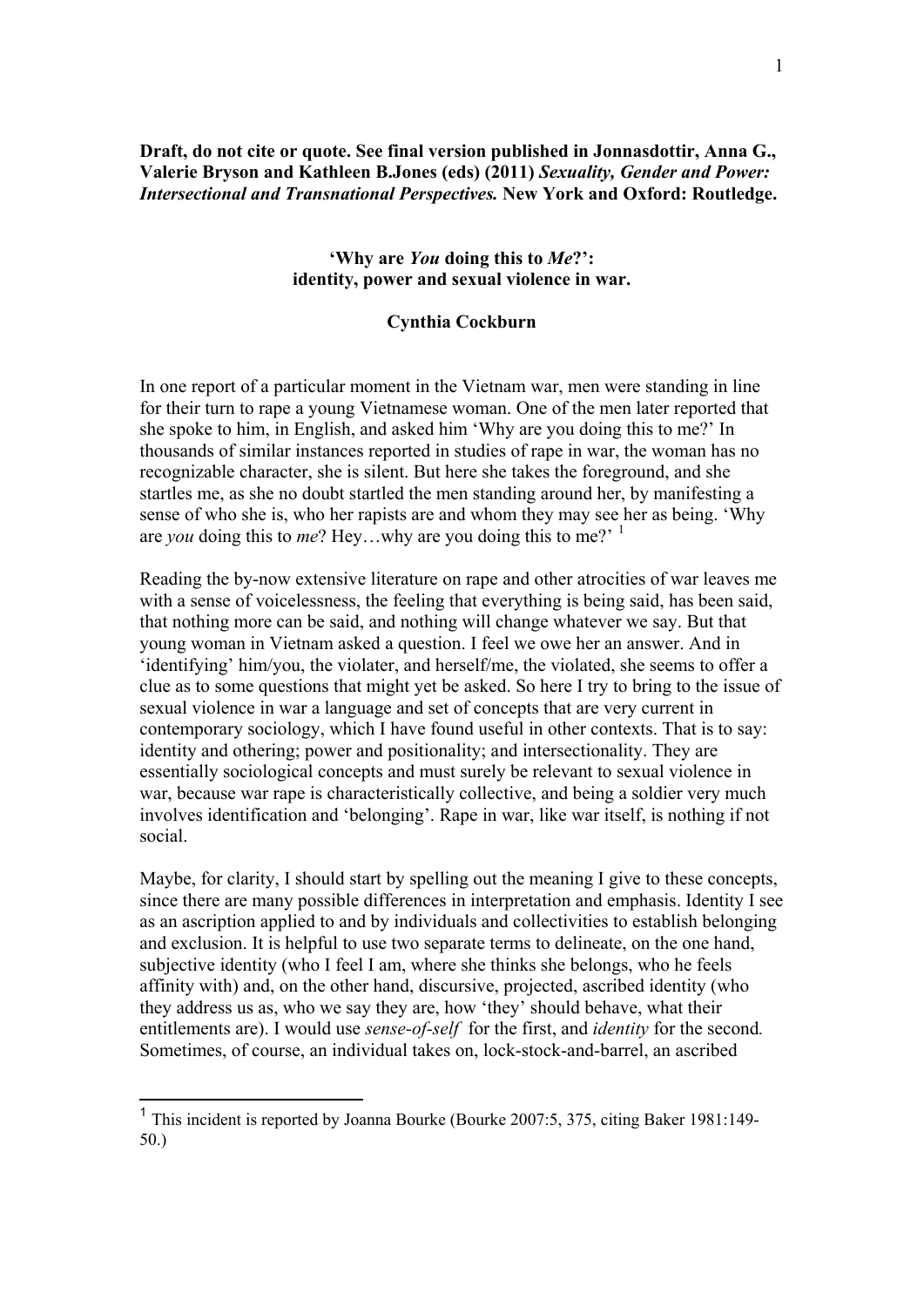identity. But more often we negotiate with ascribed identities and build them cautiously and provisionally into our sense of self.

Secondly it is important to clarify that I see sense-of-self and identities as changing over time, in continual interplay and development. Even if we experience authoritative appellation in various 'names', we do have some agency in constituting the self. I have been most persuaded in my reading on identity by Stuart Hall and others in that English cultural studies tradition (Hall 1996) but also by the American writer William Connolly, because I value his stress on variation in the way an individual or group may establish an identity. It will inevitably involve constituting an 'other', the one who is not the self. But, Connolly insists, there are different modes in which this may be done, and this is of huge political importance, as will become evident towards the end of this chapter (Connolly 1991).

Subjectivities, whether individual or collective, are necessarily articulated in terms of relations of power. Several are of key importance. First, take gender: to experience oneself as a woman, identifying others as 'women' or 'men', with all the social baggage those names carry with them, is to position self and other within a regime of gender relations, which feminist theory identifies as power relations. Ethnicities, or cultural groups, likewise are seldom related to each other in equality; they are more usually located in structures of dominance and subordination. As to 'race', scientific attempts to define mutually exclusive categories of human beings by phenotype and to prove inferiority or superiority among supposed 'races', have failed. Identities specified in phenotypical terms therefore are liable to be racist in motivation, such that they too reflect relative power and relative powerlessness (Miles 1989). Class, likewise, is by definition a matter of positioning relative to economic power. There are of course additional relations of power more relevant in some circumstances than others: age and ability, for instance.

The way I understand positionality derives from the fact that any individual or group may only be understood socially, that is in relation to another or others, by 'identifying' her, his or their positioning within relations of power. Is this a man? In this case we see him as advantaged, relative to women. Is he black, living in a predominantly white society? If so, we know he is positioned in highly unequal relations of racialized ethnic power, and, most likely, at the bottom of an economic hierarchy. And so on. Intersectionality I take to mean that the subjective sense of self, on the one hand, and identity--the categories in which others attempt to fix us--are neither simple nor singular. We experience ourselves, and are experienced by others, as being simultaneously positioned in relation to more than one dimension of power. As individuals, our multiple positionings shape our possibilities and our relationships, and condition a likely perspective over the social terrain around us. Identities are complex. Similarly, at source, in significant institutions and structures, the various dimensions of power themselves intersect, shaping each other. The military, or the Catholic Church, or the Vodafone company, are structures that combine, each in a unique way, economic, gender, ethno-racial and other regimes of power.

## **What exactly does sexual violence in war mean?**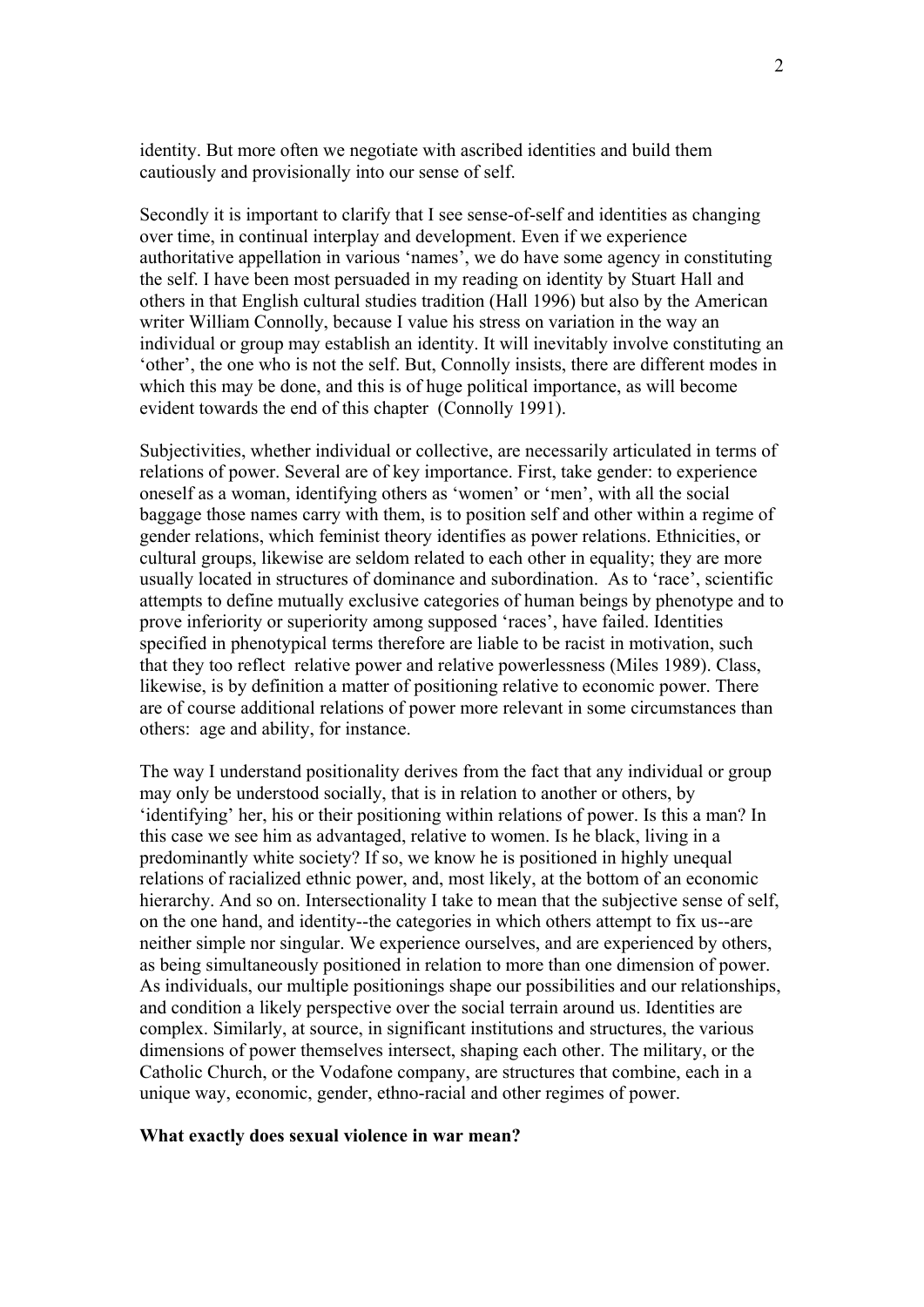How can we use this kind of thinking to approach sexual violence in war? First, we may need to spell out a little more clearly what is meant by sexual violence in this context, because there is a prevalent 'minimal' understanding of rape, an idea that it is 'just' forced coitus, which can seem a relatively mild transgression. Since many women after all routinely experience coitus in everyday life, rape just adds the qualifier 'unwanted'.

On the contrary, sexual violence involves attacks against the person ranging from acts intended to intimidate and shame, such as denuding in view of others, to those that cause physical harm and death.<sup>2</sup> The penis is used as a weapon, in vaginal, oral or anal rape, which may be carried out by an individual acting alone, or by a pair or group of men, serially raping one woman, or raping a group of women. Rape often occurs in the context of variou[s](#page-2-0) kinds of physical or psychological coercion, such as threat of violence to the victim herself, or her child. It is sometimes performed in public, in view of the community or in front of parents or children of the victim, and sometimes, under extreme coercion, by a relative, typically the father or brother of the victim.

It may involve aggravated sexual assault: eg. electric shock applied to sexual parts; penetration of the vagina by bottles, sticks, weapons and tools, or mutilation and wounding by violent penetration, cutting, stabbing or burning, usually of sexually significant parts of the body. This may lead to subsequent disablement or death. Attacks are sometimes specifically targeted on pregnant women and the unborn child, and may involve disembowelling and excision of the foetus. Girl children, older women or homosexuals of both sexes may be targetted. Women and children are frequently abducted, detained, and forced into concubinage and marriage, or held as sex slaves for the servicing of military men. Rape often culminates in murder of the victim, characteristically by strangling, suffocation, stabbing, shooting or vaginal impalement. And death, while it may be the end of the suffering, is not necessarily the end of the aggression, since corpses are also subject to rape and mutilation.  $\beta$ 

Apart from the damage inflicted in the acts themselves, sexual violence has long-term physical and social effects on women's lives. It can cause prolonged pain, illne[ss](#page-2-1) and disability; infection with sexually transmitted disease including HIV/AIDS; disabling mental trauma; or the loss of an unborn child. A significant proportion of rapes result in an unwanted pregnancy. If a woman chooses abortion, legal or illegal, this itself

<sup>&</sup>lt;sup>2</sup> In this article I focus only on sexual violence against women. Sexual violence is visited on men in war too, though less frequently than on women. The perpetrators in this case too are overwhelmingly males. Sometimes the aggressors do not directly abuse their male enemies but force them to abuse each other (Zarkov 2007). The social and psychological damage inflicted on men can be severe, but does not of course have the same repercussion in terms of pregnancy. We may note in passing that the aim in perpetrating sexual violence on men is to demonstrate a masculine will 'reducing' them to the status of women.

<span id="page-2-1"></span><span id="page-2-0"></span><sup>&</sup>lt;sup>3</sup> This summation of acts termed 'rape' or 'sexual violence', and that of effects below, is compiled from an on-line reading of Amnesty International reports on actual documented incidents between 1998 and 2007.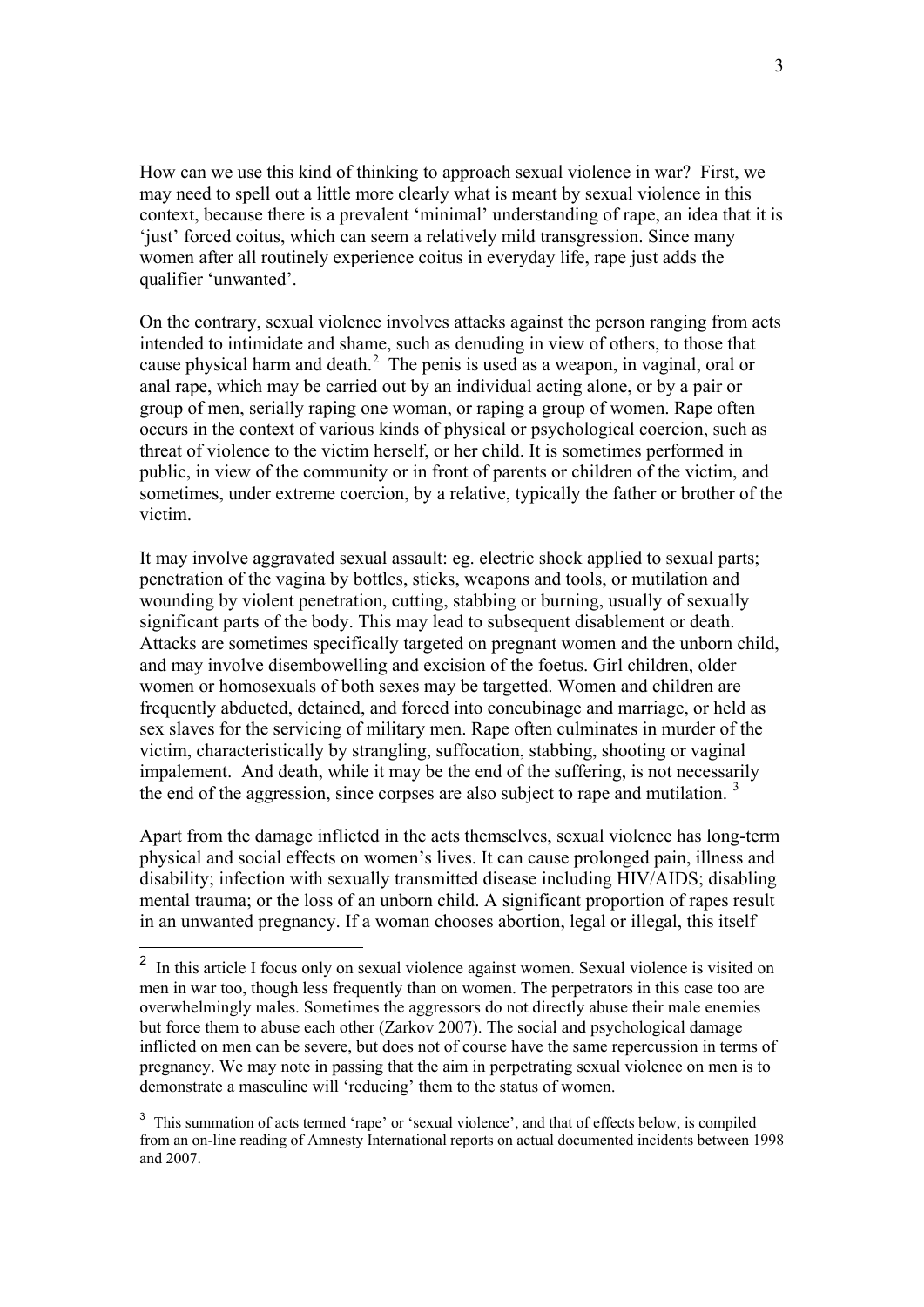may harm her. The psychological and social effects of rape are long lasting. A woman may lose the ability to conceive, or the will to engage in consensual sex. She may be blamed and rejected by husband and family, be stigmatized, excluded and punished. A woman often becomes unmarriageable, and may as a result fall into destitution (or prostitution). In certain circumstances she may be forced to marry the rapist or a member of his family.

If these are some of the acts and their consequences, then, what are the places and conflicts that have involved significant or even epidemic sexual violence? My reading has produced the following list of significant cases in the  $20<sup>th</sup>$  century. It is certainly far from complete. In World War I (1914-18) rape was widespread, most notably on the part of German forces in Belgium and France in 1914. In World War II (1939-45) rape was extensively practiced by German forces on both Western and Eastern fronts, notably in Russia; by the Free French army (Moroccan and Senegalese troops) in Italy etc.; by US troops during the invasion of Europe; by Soviet troops during invasion from the East; by the Japanese in China (notably Nanking, 1937); and by Australians and New Zealanders, among others, during the last months of the Pacific war.

Incidents of mass rape in subsequent decades occurred in India, during the Partition of 1947; in Korea during the war of 1950-53; in the Vietnam war of 1959 to 1975. There was a notorious outbreak in the intra-Pakistan conflict of 1971 that resulted in the creation of Bangladesh. Among Latin American wars, the long struggle in Guatemala is noted for its many rapes, particularly during the early 1980s. Rape occurred in Kuwait during the 1991 Gulf War, and, much more widely reported, in the 'ethnic' wars in Bosnia-Herzegovina (1992-95), Rwanda (1993-4) and Kosovo (1998-9).

In addition, high levels of abuse of power by state security forces (eg. sexual torture in detention) have occurred in contexts of political repression, for example in Argentina, Chile, Peru, Indonesia, and Sri Lanka. In recent years we have been, and still are, surrounded by massive sexual violence. Among countries that have caused concern to human rights organizations since the beginning of the new millennium are Afghanistan, Bangladesh, Burundi, the Central African Republic, Colombia, the Democratic Republic of the Congo, Cote d'Ivoire, India (Kashmir, NE States, Gujarat), Iraq, Liberia, Myanmar, Sierra Leone, Solomon Islands, Somalia/Ethiopia/Eritrea, Sudan and Uganda.

#### **Positionality and the perpetrator**

Lisa Price titled one of her articles 'Looking for the man in the soldier-rapist' (Price 2001) and in this article I follow her example. Or rather I look for the multidimensional male*,* because I would argue that being a man is only one dimension of the rapist's identities. It is sometimes suggested in the case of rapes in peace time that some are committed by men who are clinically insane, who cannot be held responsible for their actions and about whom it does not make sense to ask sociological questions. In war, however, the rapists are men enlisted in, and operating effectively in, armed forces. This suggests a certain level of social and psychic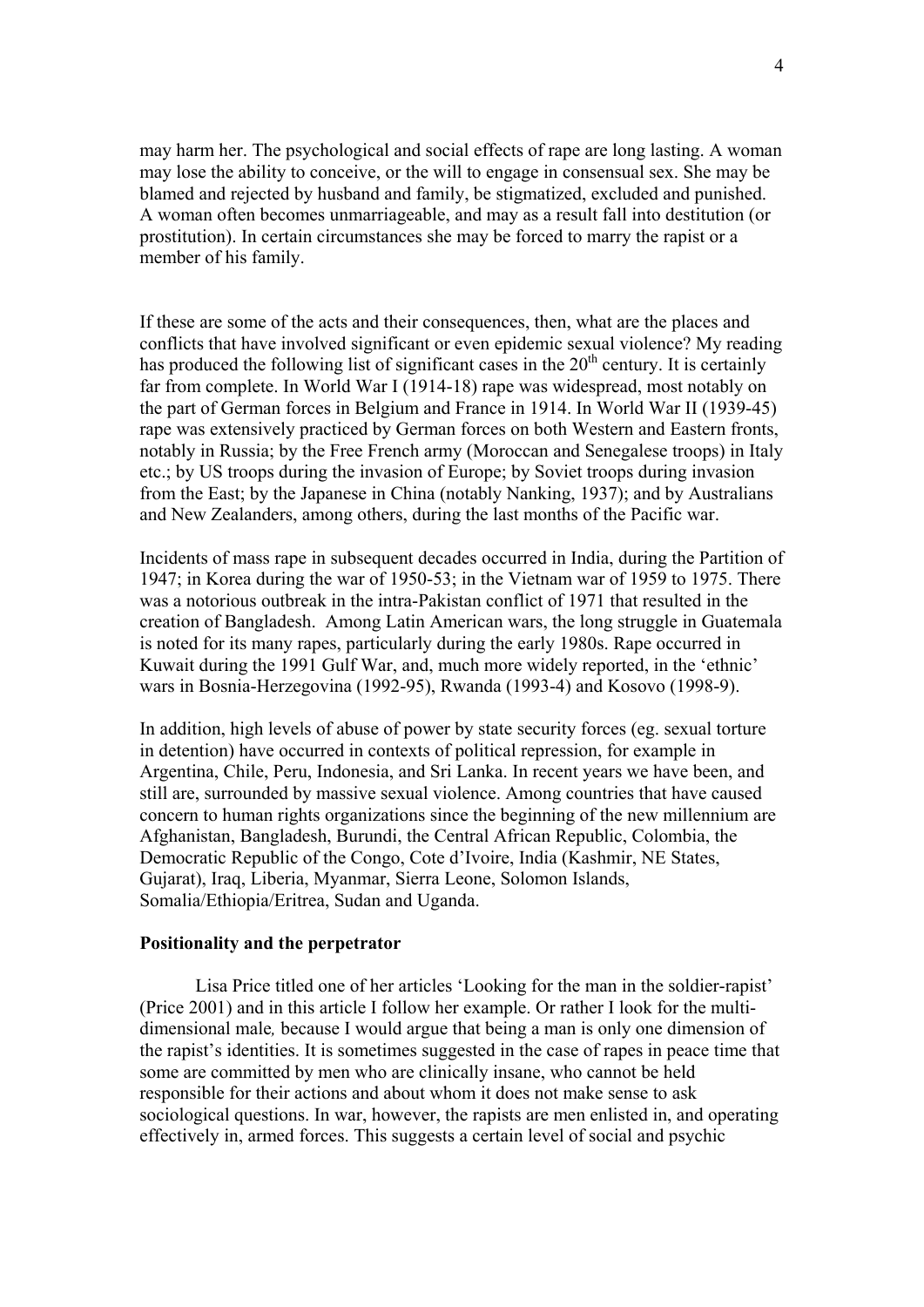competence. Besides, it is usually a group activity. So we must take it that sexual violence in war is performed by knowing individuals, who have a verifiable subjective sense of self, enabling and indeed requiring conscious processes of identification and dis-identification with others, processes that are reinforced by military training and indoctrination. Lisa Price says 'the perpetrators of war rape are not madmen or devils but ordinary men acting out of comprehensible motives' (Price 2001:212). So, yes: meaningful questions can be asked about who they think they and their victims are, to what collectivities they see themselves and their victims as belonging, whether they experience aspects of their positionality as relatively empowering or disempowering, as valuing or devaluing others, as affording or denying entitlements.

Lisa Price focuses on gender and ethnicity. However, I believe to these we must add class, race, and the military system. In this context the military system and its hierarchy should be considered as a distinct dimension of power with its own positionalities. A military is a formidable structure of power - power derived from the destructive capacity of its weaponry and manifested through a disciplined hierarchy in which authority is transmitted from political decision-makers, through the senior command and the middle ranks to the squaddie at the bottom. Hierarchies however have their contradictions. We know that ordinary soldiers in the US Army, for instance, especially on active service, often resent the top brass and the politicians. The level at which their loyalty and belonging is most effective may be to the immediate fighting force, the company, the unit. But that identification is passionate. Part of their bonding may come about in complaining about the command system, scorning and flouting its regulations. But a huge sense of power and of entitlement also comes from moving, as a group, among a mainly unarmed civilian population, carrying a weapon.

The intersectionality between the hierarchies of the military and of patriarchy has been written about exhaustively by feminists (Altinay 2004, Cockburn and Zarkov 2002, Dudink et al 2004, Enloe 1993, Theweleit 1987, 1989). The cultures in which masculinity has been shaped as militarized, and the military has been masculinized, are by now well understood. Hegemonic masculinity and its many questionable subcultures endow a man with entitlement to women's domestic labour power, access to their bodies – and to their love (Jonasdottir 1994). Intersecting masculinity with ethnic, racial and economic power, whether from a position of superiority (that invites despising and devaluing) or inferiority (that provokes rage and resentment), makes it potentially violent. Intersecting again with the military system makes it lethal. To illustrate, I shall limit myself here to one quotation, which encapsulates it well. Though it deploys the language of feminism, the writer is a particularly articulate ex-Marine. In the culture of the 'boot camp' in which US Marines are trained,

> ... good things are manly and collective; the despicable are feminine and individual. Virtually every sentence, every description, every lesson embodies this sexual duality, and the female anatomy provides a rich field of metaphor for every degradation. When you want to create a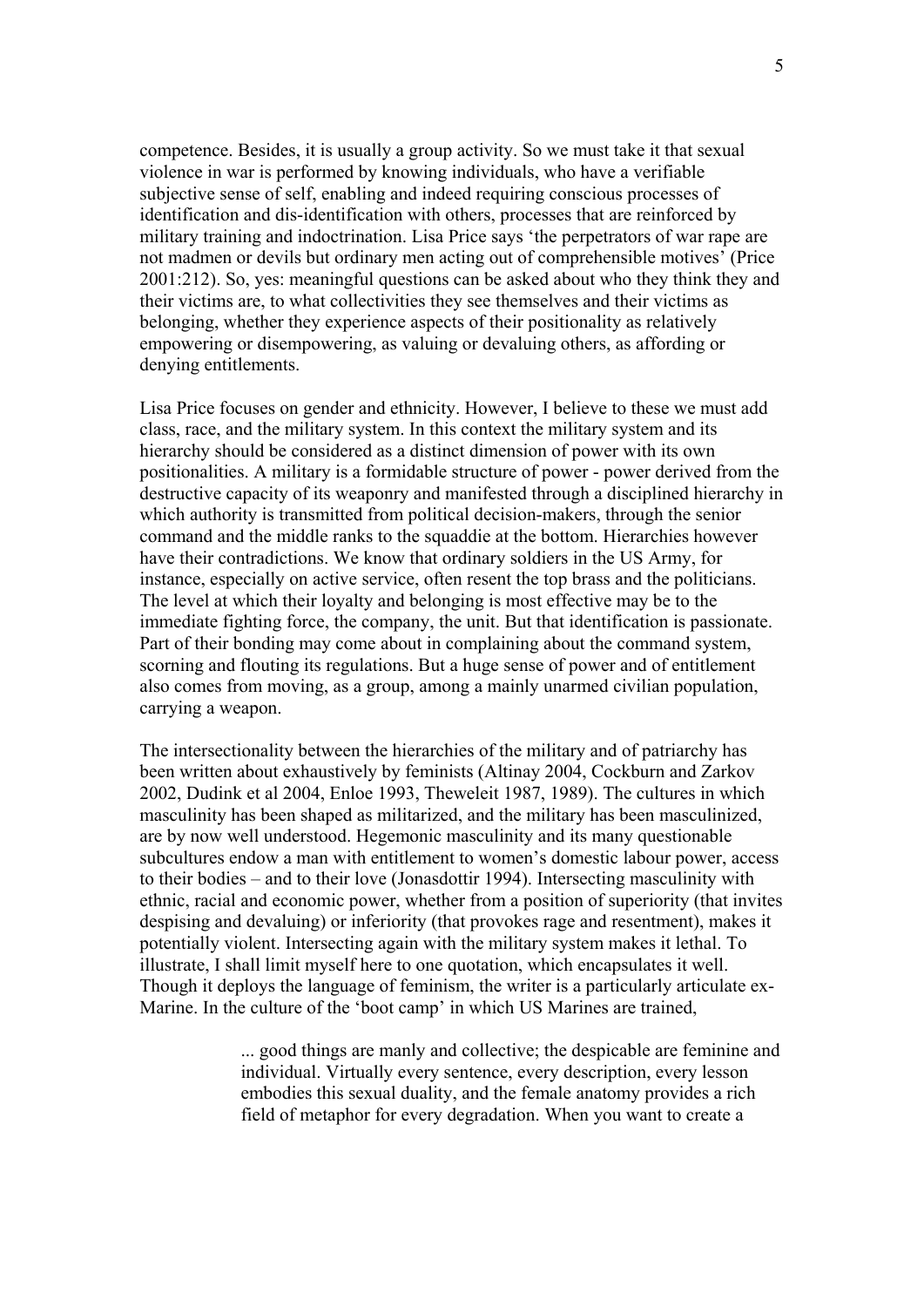solidary group of male killers, that is what you do, you kill the woman in them. (Gilder,1973:258-9, cited in Bourke, 2007:367).

Military training is intended to instil in the recruit not only identification with manhood but with the nation, the people, and its armed forces: a pride in belonging. Like other selves, the military self is defined or delineated, by marking out, excluding and putting down, an 'other'. The other in this case is the civilian, paradigmatically the civilian that may be harbouring the enemy. Gender intersects here. In his study of fascist militarists Klaus Theweleit says that such men (and perhaps it is all soldiers to some extent) see 'the civilian' as feminine (Benjamin and Rabinbach (1989) 'Foreword' in Theweleit 1989).

## **What is 'social' about episodes and epidemics of sexual violence?**

We might take some instances and episodes of sexual violence in war to illustrate their sociality: to demonstrate identity, power, position and intersectionality at work.

## *Darfur*

 $\overline{a}$ 

Imagine a group of armed men approaching a village, where an episode of rape is about to occur. They may be wearing the uniform of state security forces. They may belong to some militia allied with the state. They may be an insurgent group, guerrilla fighters. How would any one of these men define himself, identify himself? What or who does he think he belongs to, does he want to belong to?

One of the things most likely to matter to him is the name of those he thinks of as his people, his culture, his religion. In short, *ethnicity.* Let us say the men in this particular group are Sudanese, and Arab, they are a unit of the Janjawid militia fighting a surrogate war in Darfur for the Sudanese government. All of them, riding towards the village on their horses and camels, consciously bear this identity and everything that goes with it. It gives them a clear common belonging. They can take a great deal for granted about each other. Above all, their ethnicity powerfully defines those who are outsiders. The group is approaching a village of a different name, let us say Masalit – though they might equally be Fur or Zaghawa. One thing is clear, to the soldier, they are *not us;* they are foreign, they are 'worthless', worth less. He despises them. His group despises them. That, for a start, makes it easy to think of abusing them. $4$ 

Religion is part of the ethnic differentiation this soldier feels. The Masalit are not Musl[im](#page-5-0)s. Race is a factor too. The people in this village look different from him, they are black-skinned, and are collectively and pejoratively known to the Arabs as

<span id="page-5-0"></span><sup>4</sup> In constructing this imagined episode of sexual violence by Janjawid in Darfur, Sudan, I draw on Amnesty International reports AFR 54/076/2004, AFR 54/125/2004, AFR 54/087/2006, and AFR 54/043/2007, together with Human Rights Watch reports A1605 and A1606 of 2004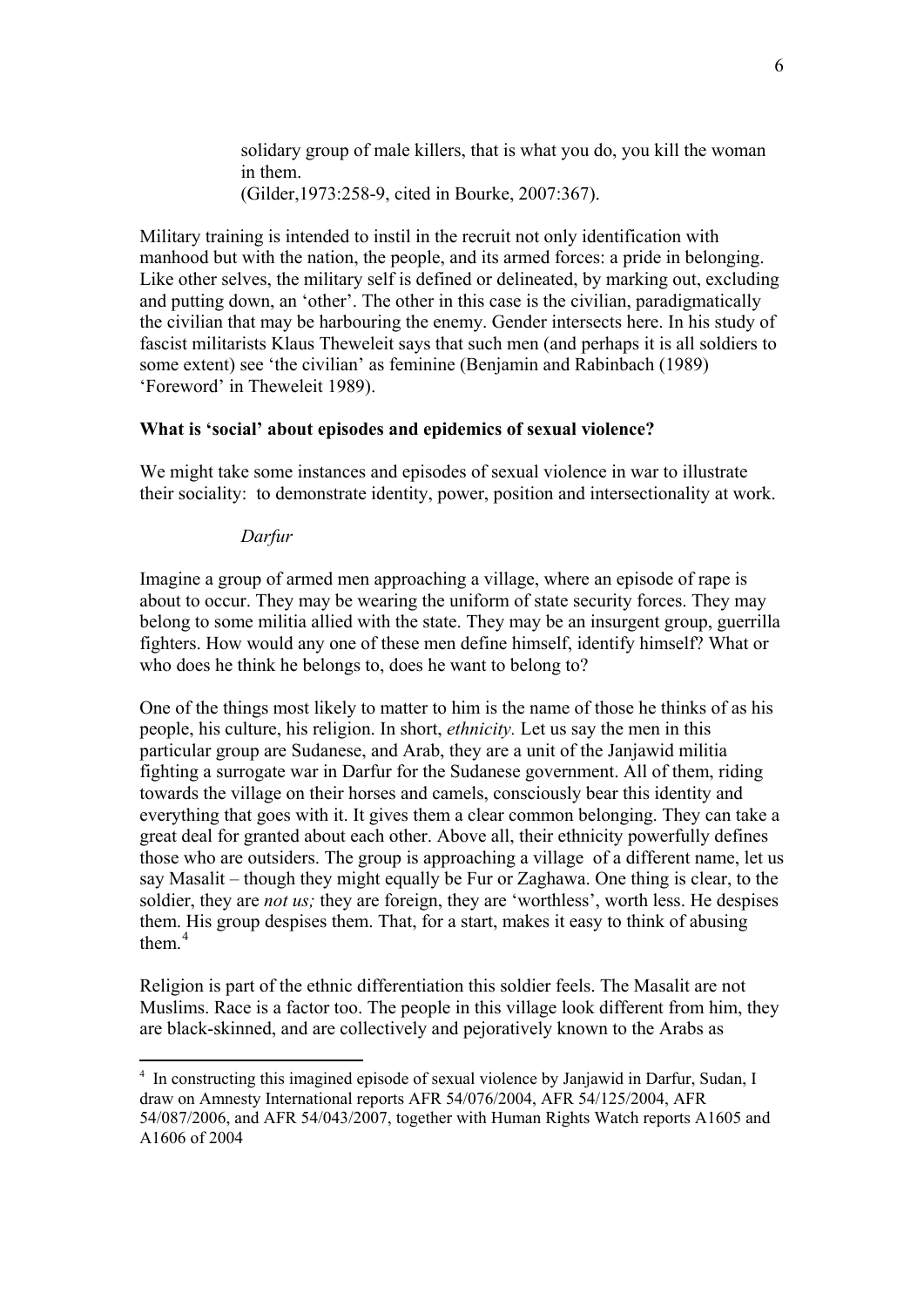'Africans' or 'Nubas'. Most of the Masalit men will have fled this village already, to join the rebel forces. Mainly women and children remain. We know these warring ethnic groups are both extremely patriarchal societies. Case studies by human rights organizations suggest that the prevalence of sexual violence in war is directly related to the status of women in the gender regime of the perpetrating and the victimized societies. Sexual violence is more likely if the men carry with them a patriarchal sense of super-ordination relative to their 'own' women. But sexual violence works very effectively as a weapon in war when women in the enemy society are known to be viewed as patriarchal property. Patriarchal communities know where each others' weak points are.

Some of the things that will be said by the Janjawid militiamen in the coming episode of mass rape, as revealed later in testimonies, verify the above identifications: 'Omar al Bashir told us that we should kill all the Nubas. There is no place here for the Negroes any more.' 'You, the black woman, we will exterminate you, you have no God.' 'Slaves! Nubas! Do you have a god?...You blacks, you have spoilt the country! We are here to burn you! We will kill your husbands and sons and we will sleep with you! You will be our wives!' <sup>5</sup>

The episode that is about to take place will include (we know this from the subsequent testimonies) almost all know[n](#page-6-0) kinds of sexual violence. They will cut out the foetus from the belly of a pregnant woman. And there will be a few inventive additions, such as pulling out finger nails, and breaking the bones of fingers and legs. And, as one woman will later give evidence, they will appear to take pleasure in what they do. 'They are happy when they rape. They sing when they rape us.' <sup>6</sup>

Ethno-racial identification, operational as it is in this episode, is not the only dimension of power and difference at work in wartime sexual vi[o](#page-6-1)lence. Ethnic differentiation and adherence varies greatly from one instance to another. As Jan Pieterse has suggested, it can be seen as being on a spectrum from the casual (for instance, reduced to mere differences in cuisine) to the fiercely differentiated and nationalistic (Pieterse 1997). In time of war ethnicity is likely to be acutely experienced. Indeed a war is sometimes fought precisely to forge or deepen ethnic identification through shared suffering, guilt or hatred. This has indeed been the case in recent years in Sudan, where ethnic difference has been politically manipulated in response to another factor: a struggle for resources. So we need to look here at that a further dimension of power: economic power, identification based on *social and economic class*. There is an issue of territorial ownership in this part of the Sahara. The Janjawid (who represent nomadic groups) want the land that is cultivated by the settled black villagers. The group approaching the village see themselves as belonging to an economic group that have an entitlement to land occupied by an 'other'. And it is this very same Masalit (or Fur or Zaghawa) people, their ethnic and racial 'other'. We talk about intersectionality: these villagers live it, and many are about to die for it. They are experiencing themselves, in relation to their invaders, to be of the wrong

 $\overline{a}$ 

 $<sup>5</sup>$  Published by Amnesty International, report AFR 54/076/2004.</sup>

<span id="page-6-1"></span><span id="page-6-0"></span><sup>6</sup> Amnesty International report AFR 54/076/2004.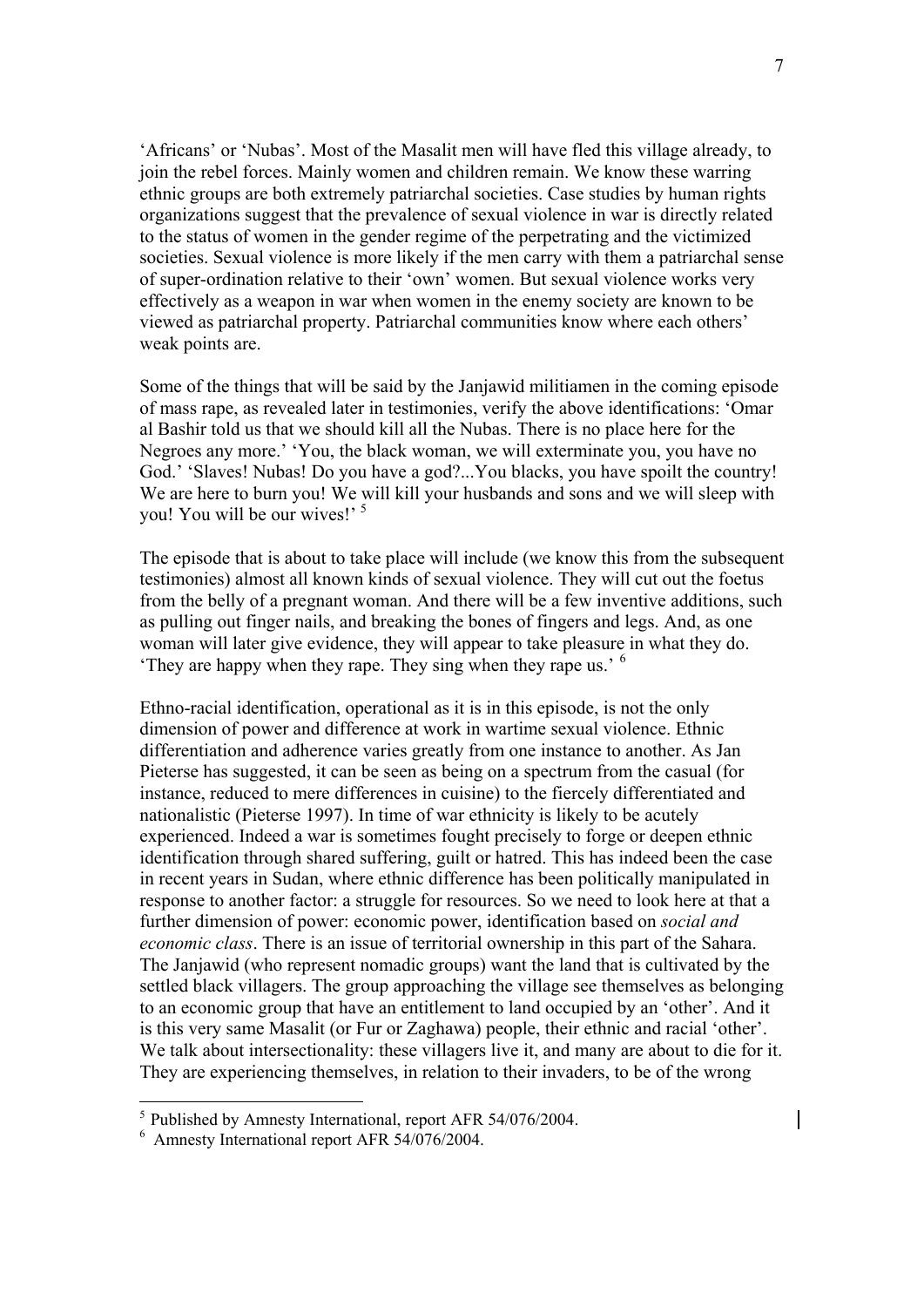ethnic group, the wrong race, the wrong religion, the wrong economic class group (the hated agriculturalists), and on top of all that, mere women. The attack on these people, including extreme sexual violence, is shortly going to drive the villagers off the land to join the 2.2 million others in refugee camps.<sup>7</sup>

## *Colombia*

In another theatre of war, the other side of the [A](#page-7-0)tlantic, ehnicity is scarcely a factor at all. It is true that in Colombia 'first nation' women are abused rather more often than women of the colonizers, but that is the case in many countries, and in peace as in war.<sup>8</sup>

The war in Colombia began more than forty years ago. It is essentially a class war, havi[n](#page-7-1)g started as a movement for democracy and land reform by leftwing groups challenging the country's appallingly unjust distribution of land and resources. It has become a three-sided war between the government forces, the guerrilla and rightwing paramilitary groups funded by the landowners. The guerrilla movement began in the 1950s as leftwing, motivated, identified with the poor. The strongest group, the FARC (Fuerzas Armadas Revolucionarias de Colombia), formed in 1966. But the guerrilla have lost their political way over the years. There is little idealism in the movement today. What counts most here is wealth. Colombia's hugely profitable coca crop produces heroin and cocaine for international drug trade and generates wealth that is a resource for the armed forces of all three sides and a reason for continuing to fight. So part of the sense-of-self of an armed man in one of these armies is of belonging to a collectivity that knows how to extract or extort resources, that has liquidity, that can give its soldiers cash to spend, in a population where most have none and many are hungry. Poor peasants and shanty town dwellers are the economic groups that suffer most in Colombia's conflict. <sup>9</sup>

Despite the absence of ethnic identification in this Latin American context, the extent and range of sexual violence [i](#page-7-2)n Colombia is no less than in Africa, whether in Sudan or Uganda, Congo or Sierra Leone. The atrocities make no less hideous reading. The warring sides abduct and enlist children of both sexes. There are an estimated 11,000 child combatants. Only Myanmar and Congo currently have more. Positionality in relation to military power however is very significant in the self-identity of the rapist in the Colombian war. It is an important factor in his sense-of-self that he is armed, and part of the military or paramilitary apparatus. However, this conflict in Colombia actually involves rather few actual gunfights. Instead, it is fought on, in and through civilians, both rural and urban populations, whom the fighters implicate in their war, as informers, civil patrols and so on. Individuals and communities assumed to support one of the three sides are the principal target for the others. This identification with a

<sup>&</sup>lt;sup>7</sup> Amnesty International report AFR 54/043/2007.

<sup>&</sup>lt;sup>8</sup> See reports on the appalling current rates of violence against Native American women in the USA and Canada, Amnesty International reports AMR 51/059/2007, AMR 20/003/004.

<span id="page-7-2"></span><span id="page-7-1"></span><span id="page-7-0"></span><sup>&</sup>lt;sup>9</sup> I have drawn in this account of Colombia's war and its sexual violence on Amnesty International reports AMR 77/072/2004 and AMR 23/046/2004.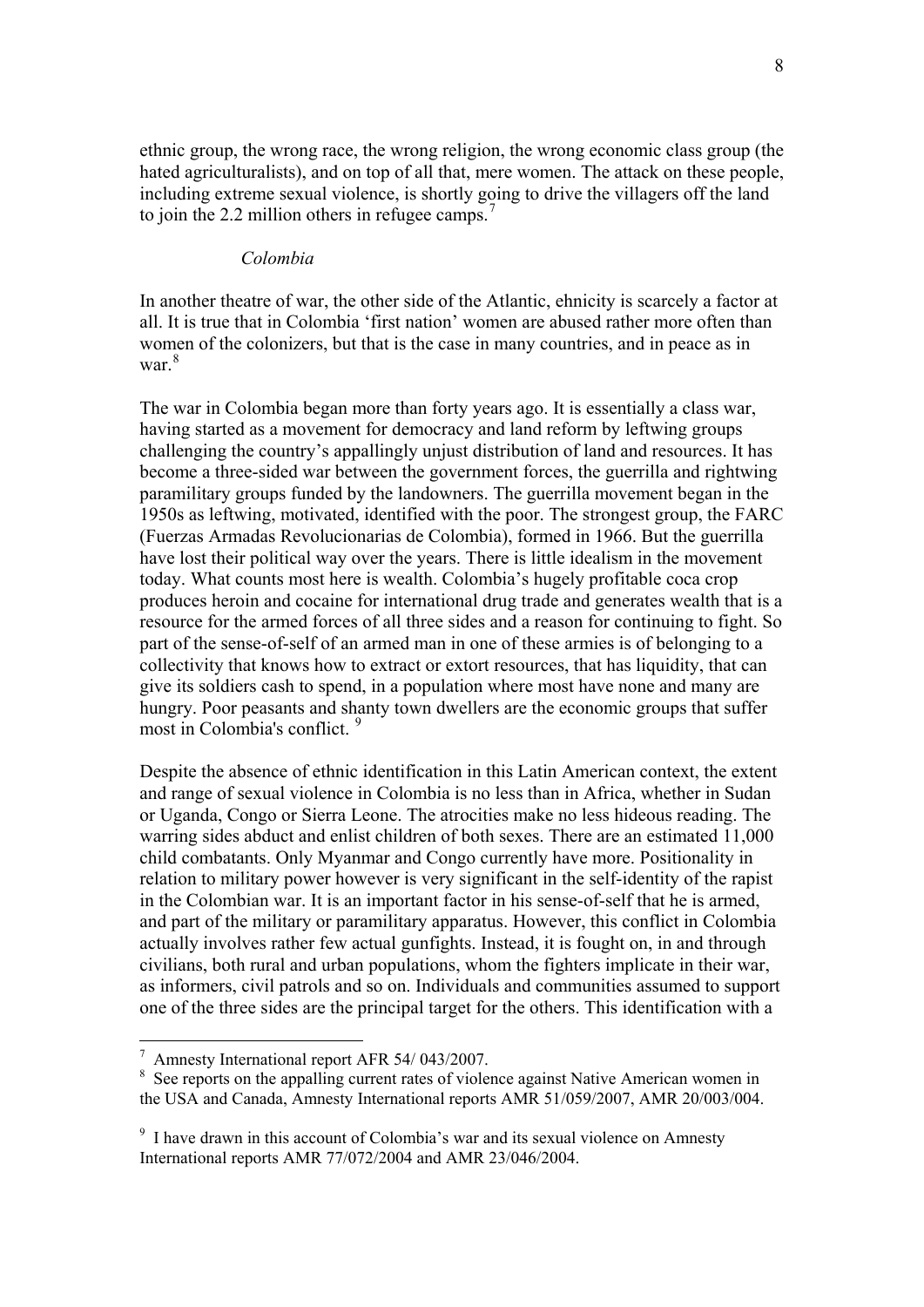militarized system, in the mind of those who belong, has its entitlements. They feel entitled to act as vigilantes, to police, constrain and punish, in an extraordinary tyranny over everyday life within their domain. The sexual violence is exemplary, to terrorize individual women and their communities into compliance with the politicomilitary agenda. *La Ruta Pacifica de las Mujeres*, an activist group of Colombian women opposing militarization and war, campaign explilcitly against the trashing of everyday life by all parties to the conflict (Cockburn 2007).

#### *The US/Vietnam war of 1959-75*

For a third exploration of identification, positioning and intersectionality in the context of wartime sexual violence, let's travel to Asia, specifically to Vietnam, in the late nineteen-sixties or early seventies, where that group of American soldiers is taking turns with a young Vietnamese woman who speaks English. We know a good deal about the identification of the US soldier in Vietnam because he has been the subject of endless films, novels, studies and autobiographies. We may suppose that any one of those men who are going to rape the Vietnamese young woman will feel he belongs, will identify with, a certain ethno-nationalism: he was born under the stars and stripes. We can multiply that by his perception of this woman as a slant-eyed Oriental, racially inferior. Times that by the fact that they are military and she is a mere civilian. And again by a factor of economic class: he has the power to outspend her, to buy her, a thousand times over. For his other sense of belonging is within a structure of economic power and powerlessness. He knows that for a dollar he could buy sex, but why should he pay? These multiple positionings build into a massive discrepancy of power between him and her. So many reasons to despise her. She is worth so little.

So there are many legitimations for aggressing the Vietnamese woman. But why rape? Why bring sexuality into it? The man in the waiting line perhaps more than anything else feels himself to be empowered by being a man in a male-dominant *gender system*. This too has been a crucial dimension of power in the other three cases cited. So one reason for rape is that, as a man he wishes to be unequivocally identified as such by others. Sexual performance is an important measure of manhood in such a cultural context. A shared engagement in group rape can be an important bonding mechanism between men. A second is that rape is an effective gender strategy for demoralizing the enemy. An aggressing army can profit by the fact that in many cultures women are seen as embodying the honor of the men to whom they 'belong' (as wife or daughter), so that a sexual attack on them is an attack on the honor of men, family and community (Siefert 1995). This is not limited to a few archaically patriarchal societies. Reading through the human rights reports it is astonishing (almost more shocking than the violence itself) in how many societies a women feels she must hide or deny the assault she has suffered in order to avoid being rejected by her husband and ostracized by her community.

So here, in gender power relations, is the sociological legitimation of the sexual element in the aggression anticipated by that bunch of Janjawid approaching the Masalit village, or the squad of Americans confronting the Vietnamese woman.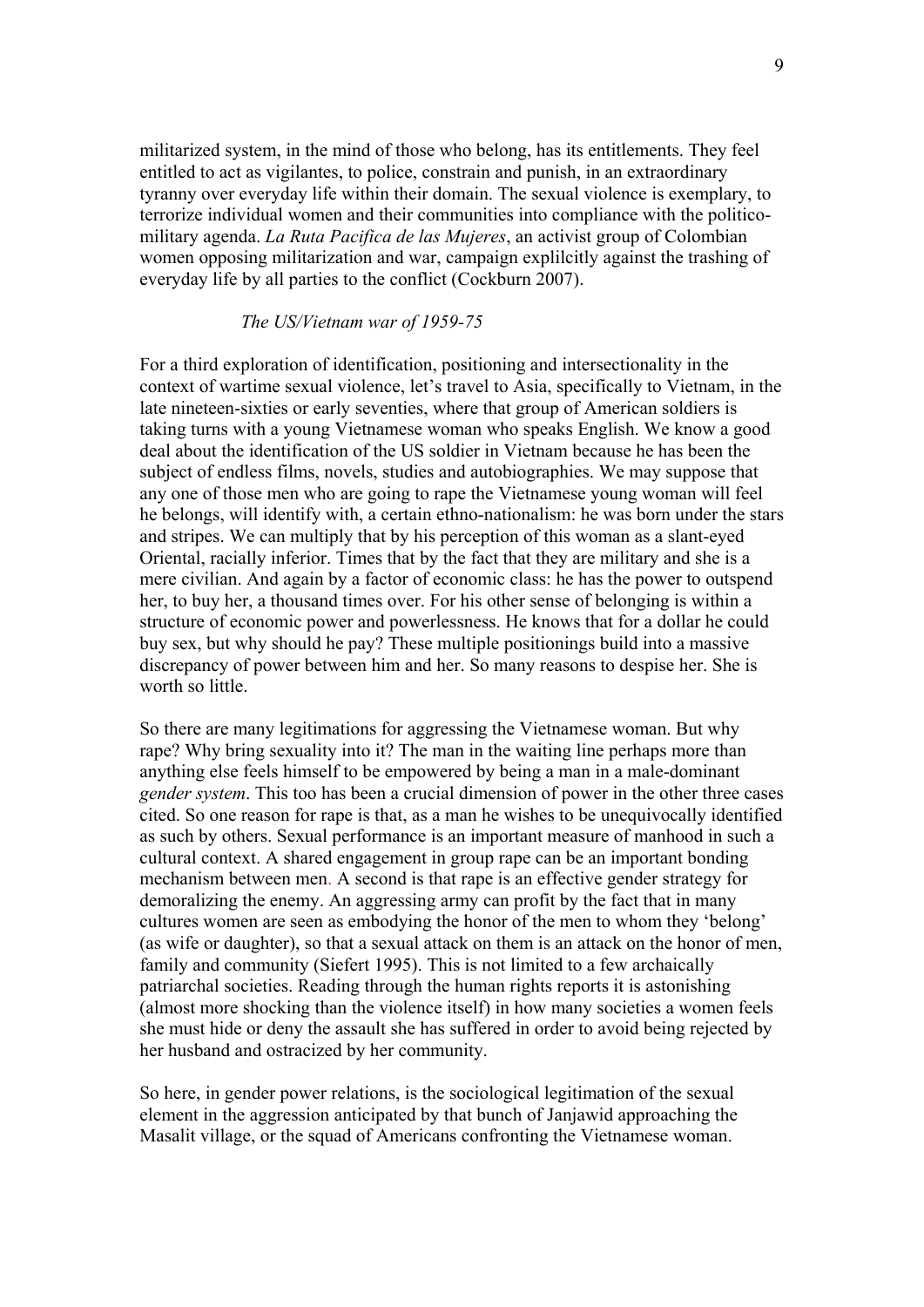Patriarchal proprieties and priorities explain many of the details in a multitude of scenarios. They explain why the male participants in Colombia's armed conflict attack, rape and kill women who are not actually enemy combatants at all, merely girls in their teens who cheekily step out of line by wearing crop-top T-shirts and drop-waisted jeans that expose their pierced belly-buttons. They explain the murder of homosexuals. In some situations where sexual violence in war is endemic it seems that masculine identification, men's positionality in relation to gender power, is ultimately the *only* operational dimension of othering involved in sexual violence. It explains anomalies such as the rape of women on one's own 'side', in one's own military. In one study of 558 American women who had served in Vietnam and subsequently elsewhere, half had experienced sexual violence from male servicemen. Thirty percent of them said they had been raped (Bourke 2007: 364).

## **The difficult question of desire**

Clearly mass sexual violence in war depends on opportunity – it is not every phase of every war that brings potential perpetrators and victims together in a time and place that potentiates rape. And, as argued here, an examination of the social relations of war-time sexual violence suggests that the power differential between perpetrator and victim is significant in inciting or permitting it. However, if the explanatory power of this sociological analysis, emphasising identity and power, is to stand up it has to be able to answer additional, deeper and more difficult, questions. Can it explain this particular construction of sexual desire?

Feminists writing on rape at the beginning of second-wave feminism were obliged to correct a popular misconception, and then to correct themselves. Rapists used to be popularly seen as acting out unbridled sexual desire, they were 'sex maniacs'. Susan Brownmiller in her book *Against Our Will* published in 1975, was one of the earliest to assert that rape is *not* about sexuality, lust. It is an act of aggression. It does not manifest desire, but despising and hatred (Brownmiller, 1975). This was a paradigm shift, it drew attention to misogyny, and it was of great political importance. But, in turn, that dictum has had to be modified because, of course, it leaves to be explained *masculine arousal* at the prospect of forced sex. It is only penile tumescence, an erection, that turns a penis into a weapon.

A second and related question is whether and when violence itself is experienced as erotic. If it is, in the context of what social/power relations does that occur? Women in the wars I have mentioned were being sexually violated, but they were also being sadistically killed. The story of the young Vietnamese woman is, unfortunately, not yet finished. A participant in her rape continued the story as follows:

> After we raped her, took her cherry from her, after we shot her in the head, you understand what I'm saying, we literally start stomping [on] her body. And everybody was laughing about it. (Unnamed soldier, in Baker 1981:149-50 cited by Bourke 2007:375.)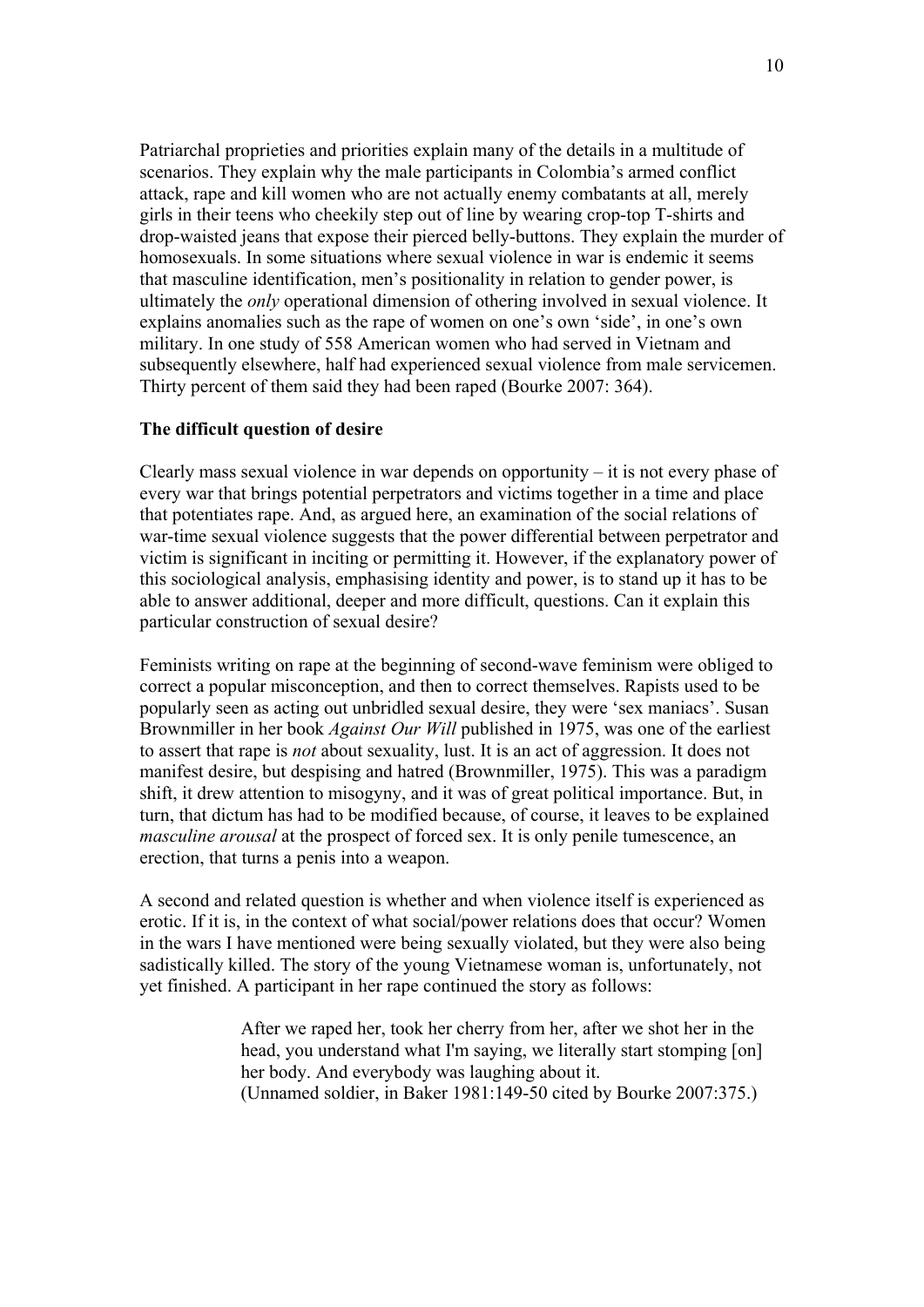Men too, people in general, are subjected to atrocities in war that are so appalling as to suggest that a kind of sadistic eroticism is at work. Think of Sierra Leone in 1998 when the AFRC and RUC rebels launched their 'Operation No Living Thing', as they called it (Abdullah 2004). What kind of excitement - a kind of lust? - can explain thousands of men engaging in months of frenzied amputation? Using machetes they cut off the arms, legs and ears of tens of thousands of men, women and children. Four out of five of the victims are thought to have died from their wounds. <sup>10</sup> Yet today it is striking to any visitor how amputees are to be seen in villages and city streets.

There is a great deal of anecdotal evidence that to some men, in some [c](#page-10-0)ircumstances, engaging in, anticipating or reflecting on hand-to-hand fighting is sexually arousing. Joanna Bourke, in an earlier book*, An Intimate History of Killing* (1999), presented some disturbing autobiographical accounts of blood-lust narrated by ex-combatants. Barbara Ehrenreich too wrote about this in *Blood Rites: The Origins and History of the Passions of War* (1997), where she explores the feelings war excites and which contribute to its perpetuation, 'the way it digs its talons into us', as she puts it. This notion that bloodletting is erotic may seem to require us to understand soldiers as monsters. But Ehrenreich suggests the soldier's psychic condition need not always be like the ghastly imaginings of Klaus Theweleit's fascist soldier-novelists (Theweleit 1987, 1989), or the horror of Sierra Leone's rebel gangs (Abdullah 2004). The motivations of war, the feelings that are inculcated in the soldier, are, as she puts it, 'among the highest and finest passions humans can know: courage, altruism and mystical sense of belonging to something larger than ourselves' (Ehrenreich 1997:238). It is in this context too that an eroticization of violence can occur. It may be that these questions about the fighting and fucking body, eroticism and violence, can only be addressed through evolutionary biology or psychology. Yet if we believe that sexuality is socially constructed, and that the erotic resides in the head more than the erogenous zones of the body, sociological analysis using concepts of subjectivity and othering, positioning and power relations, should be able to contribute to an understanding of these things (Caplan 1987).

# **Why** *not***? The possibility of moral inhibition**

Returning to that young Vietnamese woman's question - the narrative above tells us something about who is the 'you' that is going to rape, and the 'me' that is 'your' victim. It provides us with a set of dispositions and likelihoods. But it does not tell us why, occasionally, rape is absent from an army's repertoire. Elizabeth Wood and Robert Hayden are two authors who have suggested it may be productive to enquire, in such cases, into the mechanisms of inhibition (Wood 2006, Hayden 2000).

Sometimes those in authority, alert to the possible political repercussions of an episode of mass rape, attempt to prevent it by disciplinary means. My reading to date suggests that threat of punishment has rather little effect. For example, in World War II, rape under US military law incurred the death penalty. Quite a number of US servicemen were indeed executed after court martial for rape. Far more were tried and acquitted, but received lesser sentences. Yet for many thousands of American GIs

 $\overline{a}$ 

<span id="page-10-0"></span><sup>&</sup>lt;sup>10</sup> Amnesty International AFR 51/022/1998.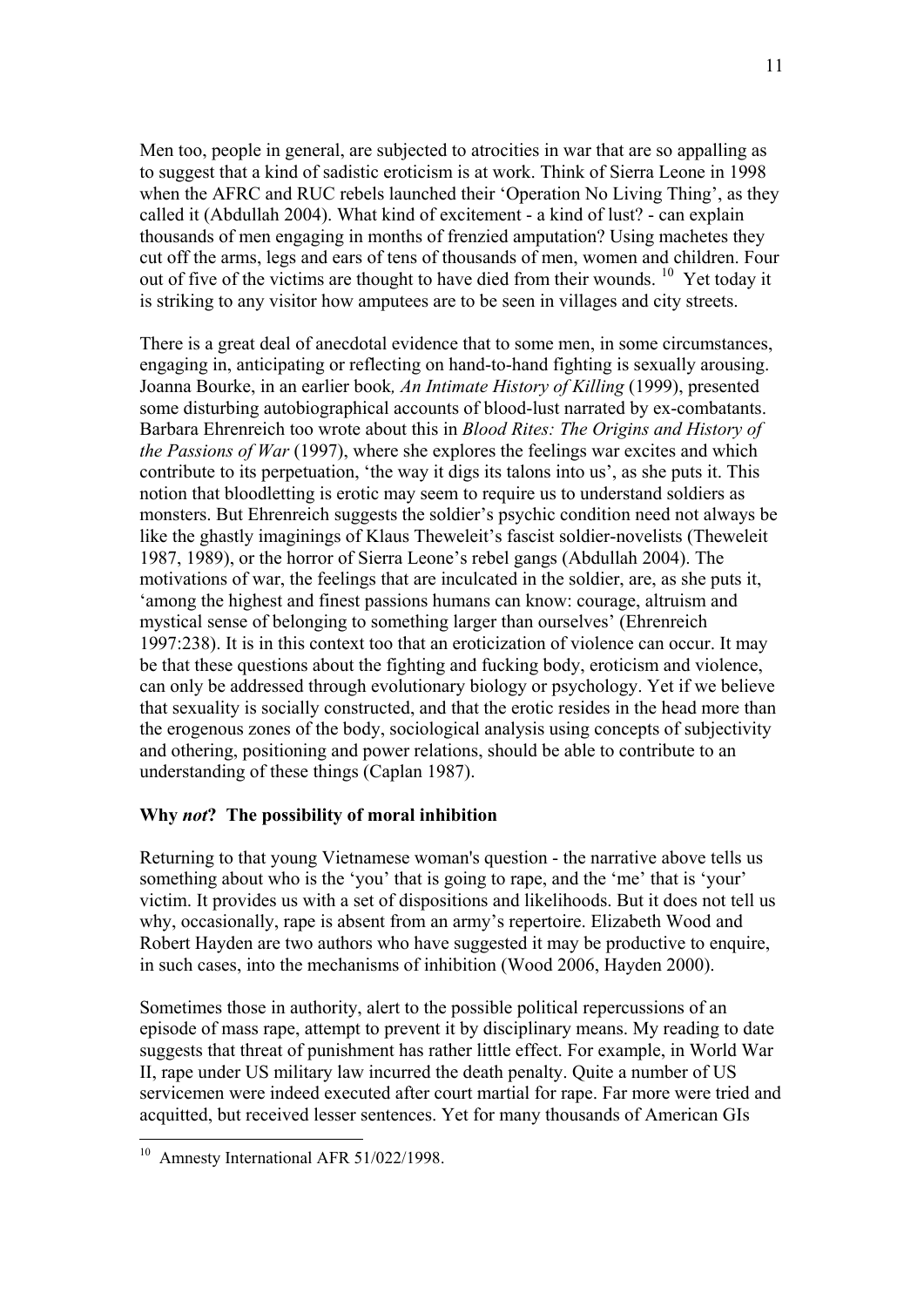billeted in the UK, and later advancing through Europe as an army of liberation, these sanctions were not a disincentive to rape, as Robert Lilly shows in a retrospective study (Lilly 2007).

There is however some evidence that a moral ideology, when it enters deeply enough into soldiers' identity, their collective sense-of-self, may inhibit rape. Even when the opportunity for rape presents itself, a moral mind-set may constitute 'the other' in a particular way, or change the meaning or operability of the prevailing power imbalance, so that a given militarized group desists from rape, asserting 'we shouldn't do this'. My research brought two examples to light.

First, the occupation of the Palestinian territories by the Israeli Defence Forces, now in its fourth decade, offers ample opportunity for Israeli soldiers to rape Palestinian women. The perceived power differential here, along the axes of gender, ethnicity and religion, race, economic class and militarization, is striking. And research has shown that the IDF do commit atrocities against Palestinians. Nufar Yishai-Karin, in the Department of Psychology at the Hebrew University, Jerusalem, made a study that revealed extremely brutal and indeed criminal practices against Palestinians in the Occupied Territories as an accepted part of the job on the part of many soldiers. Carried out in the 1990s, it involved 21 interviews with Israeli soldiers, one of whom said of his service there, 'The most important thing is that it removes the burden of the law from you. You feel that you are the law' (Karpel 2007 citing Yishai-Karin 1998). Yet among the acts of brutality by Israeli Jewish soldiers in the context of the Occupation, rape of Palestinian women appears to be infrequent, and when it occurs it is not dismissed as part and parcel of war but seen as a scandalous exception to a well-understood prevailing norm.<sup>11</sup> At the same time, the records of rape maintained by member groups of the Association of Rape Crisis Centers in Israel suggests that *intra*-communal rape is not uncommon in Israel (3182 rapes and attempted rapes were reported in 2007, and a further 29[9](#page-11-0)8 'sexual assaults', including 131 attacks by male on female Israeli soldiers).12 Why, then, is there so little Israeli rape of *Palestinian* women in the course of the Occupation?

An answer is suggested by [I](#page-11-1)sraeli researcher Tal Nitsan of the Department of Sociology and Anthropology, also in the Hebrew University. She conducted a study involving in-depth interviews with twenty-five male soldiers aged 23 - 32 years who had served between 4 and 14 years in the Occupied Territories, in the 1990s and early 2000s. Nitsan heard from these men in uninhibited detail of many atrocities in which they had been involved. But not one of them mentioned a rape. Why? When she questioned them directly about rape, they told her it was inconceivable - the idea was

 $11$  In developing this understanding of the Israeli case I benefited from e-mail correspondence with Tal Nitsan, Lior Yavne, Orna Sasson-Levy, Hilary Rantisi, Hagar Lipkin, Hedva Isachar, Nadera Kevorkian, Tirza Waisel, Einet Rubin and Gila Svirsky. I would like to thank them for their help and advice but stress that I alone am responsible for the conclusions as formulated.

<span id="page-11-1"></span><span id="page-11-0"></span><sup>12</sup> Data from the Association's website <www.1202.org.il> accessed 1 July 2008.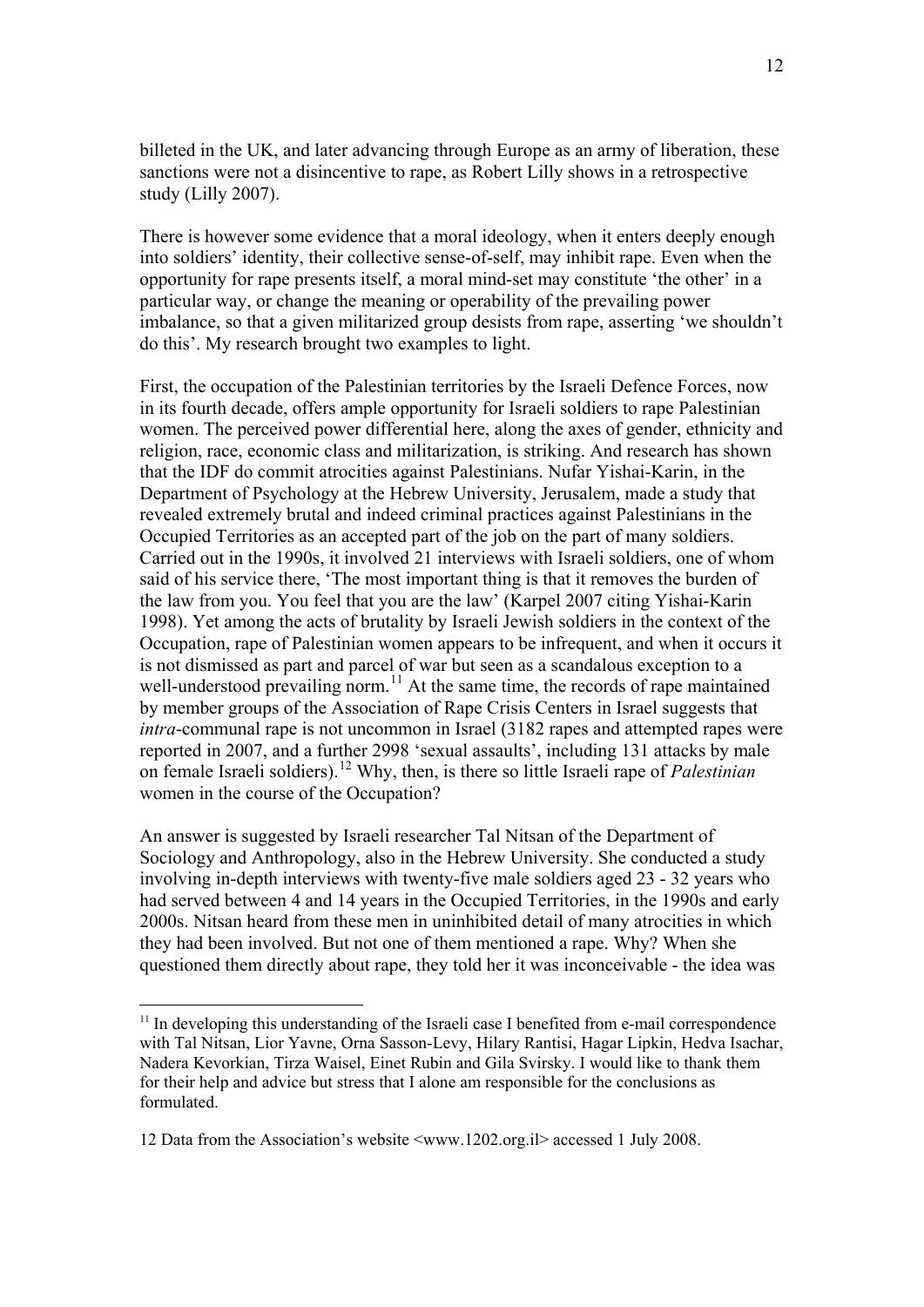both mentally and physically repulsive to them, because they perceived Palestinian women as disgusting, untouchable. A comrade engaging in rape, the men told her, would be outcast from the group, would himself become no better than 'Arab' in their eyes. Thus the male bonding function of rape in other armies is here reversed. It seems that while Israeli Jewish soldiers operating in the Occupied Territories do not feel constrained by the laws of the state, they do feel constrained, in the case of rape, by moral ideology. Judaism has given them a deeply internalised a moral code, shaping a version of individual and national identity in which racial purity associated with the body is a key value. If Israeli soldiers find it scarcely possible to envisage raping Palestinian women it is, in Tal Nitsan's words, because of 'society's ability to penetrate the individual's body and design his or her desires in accordance with society's needs' (Nitsan 2007).

A second example of rape abstention is that of the Vietcong, the National Liberation Front of Vietnam, combatants in the US/Vietnam war of 1959-75. In their case too rape seems to have been inhibited by a moral ideology, though one with profoundly different social meaning. It was widely reported during and after the war that the NLF, in contrast to the US and South Vietnamese armies they fought, seldom used rape as a weapon in their military campaign (Pike 1966, Tanham 1967, Brownmiller 1975, Henderson 1979). If rape occurred it was (as Tal Nitsan termed it in the case of Israel) *symptomatic*, not systematic, rape. It was the practice of the Vietcong to execute the perpetrator and publicise the execution (Brownmiller 1975:90). The moral injunction in this case derived not from religion but politics. General Vo Nguyen Giap, longtime commander in chief of the NLF, wrote of this 'people's army' of workers and peasants, that it was structured and conditioned to operationalize a Communist ideology based on the Marxist-Leninist principle of ending exploitation of the poor by the rich (Giap 1974:63). The Party and its cadres controlled the Army, right down to the three-man battle unit in the field. While the NLF did not hesitate to conduct brutal executions of the enemy leadership, it inculcated a morality of respect for those whom it envisaged as the 'masses' of a post-war Communist Vietnamese society. Rape was highly unlikely among men whose very identity was invested in 'respect for the people', the belief that it was wrong to steal even 'a needle and thread' from the villages through which they passed.

These two examples of abstention from military rape show similar cultural mechanisms at work shaping men's identities, constituting a self in relation to an other. We saw above that William Connolly in his work on identity and 'difference' stressed that an individual or group, though it inevitably constitutes an other in constituting the self, may do so in very different modes. At one extreme, defining the self may be to constitute an other who is utterly alien and inimical, who must even in some cases be annihilated if one's self is to survive. The Israeli/Palestinian instance approaches this extreme. At the other, the self may be constituted in relation to an other conceived as an individual or group whose existence validates one's own, even complements it (Connolly 1991). The imagined relation of the 'people's army' to the 'masses' approaches this case. It suggests that a productive approach to reducing sexual violence in war might be to work at a cultural and political level, through education and moral reasoning, engaging group approbation and social sanctions, with the aim of reshaping the self-identities, and the associated beliefs and behaviours, of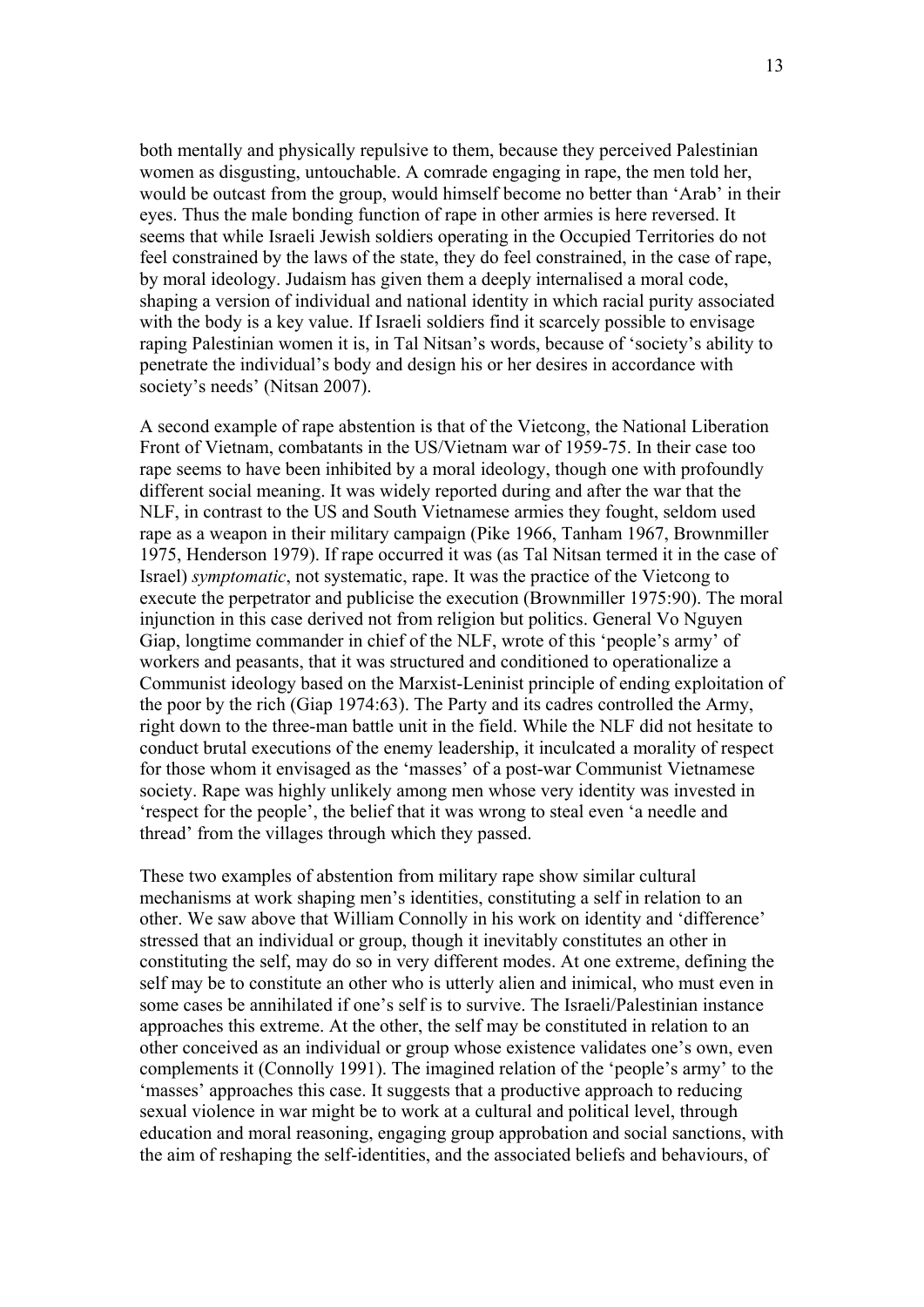militarized men, in such a way that they come to question and renegotiate the relations and operations of power in which they are caught up.

#### **REFERENCES:**

Abdullah, Ibrahim (ed) (2004) *Between Democracy and Terror: The Sierra Leone Civil War.* Dakar: Council for the Development of Social Science Research in Africa.

Altinay, Ayse Gul (2004) *The Myth of the Military-Nation: Militarism, Gender, and Education in Turkey.* New York and London: Palgrave Macmillan.

Baker, Mark (1981) *Nam: The Vietnam War in the Words of the Men and Women who Fought There.* London: Abacus.

Benjamin, Jessica and Anson Rabinbach (1989) 'Foreward' to Theweleit, Klaus, *Male Fantasies* Vol.II. Cambridge: Polity Press.

Bourke, Joanna (1999) *An Intimate History of Killing: Face-to-face Killing in 20th Century Warfare.* London: Granta Books.

Bourke, Joanna (2007) *Rape: A history from 1860 to the present.* London: Virago.

Brownmiller, Susan (1975) *Against Our Will: Men, Women and Rape.*  Harmondsworth: Penguin Books.

Caplan, Pat (ed) (1987) *The Cultural Construction of Sexuality*. London and New York: Tavistock Pubns.

Cockburn, Cynthia (2007) *From Where We Stand: War, Women's Activism and Feminist Analysis.* London and New York: Zed Books.

Cockburn, Cynthia and Dubravka Zarkov (eds) (2002) *The Postwar Moment: Militaries, Masculinities and International Peacekeeping.* London: Lawrence and Wishart.

Connolly, William E. (1991) *Identity/Difference: Democratic Negotiations of Political Paradox.* Ithaca and London: Cornell University Press.

Dudink, Stefan, Karen Hagemann and John Tosh (eds) (2004) *Masculinities in Politics and War: Gendering Modern History.* Manchester and New York: Manchester University Press.

Ehrenreich, Barbara (1997) *Blood Rites: The Origins and History of the Passions of War.* London: Virago.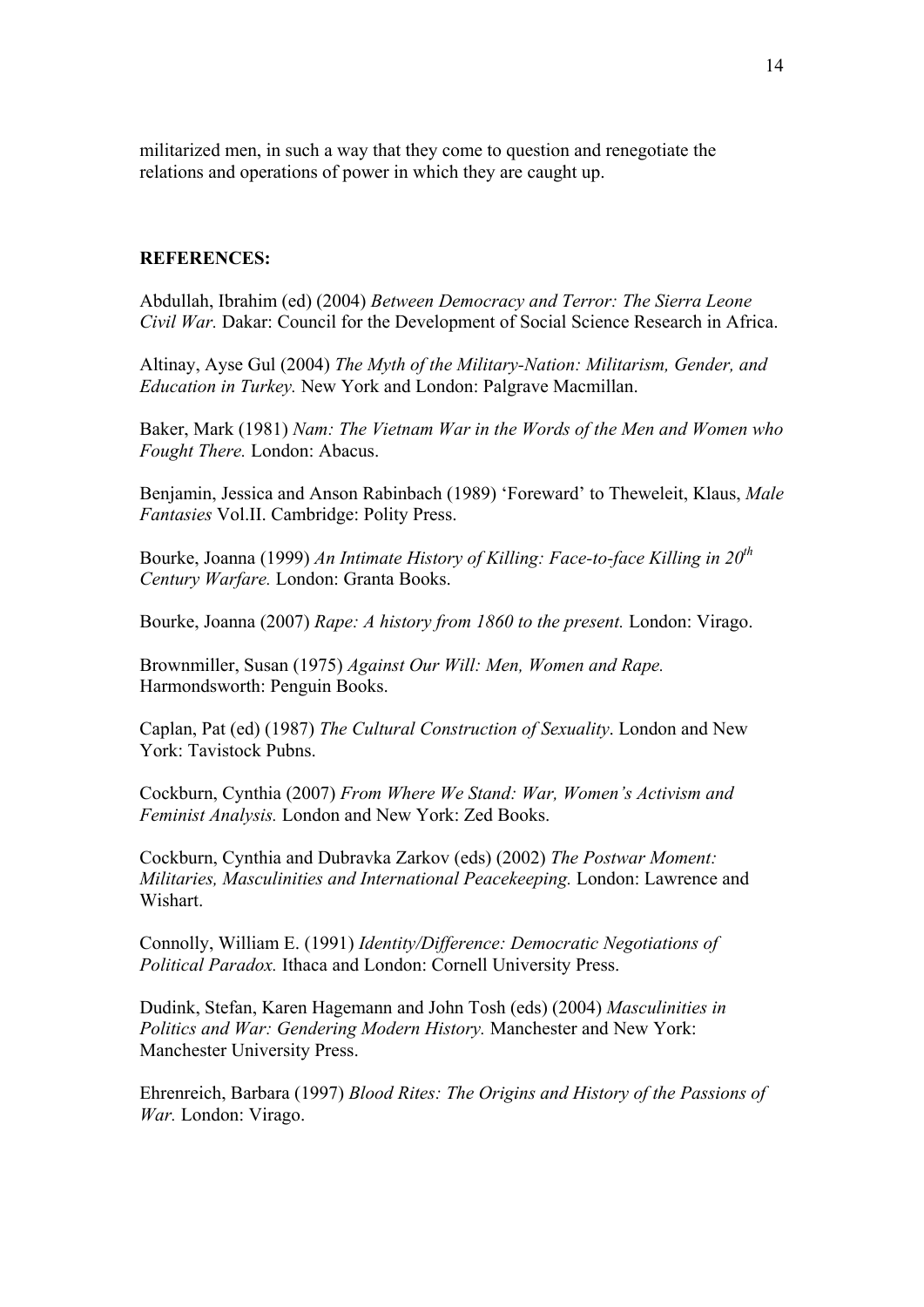Enloe, Cynthia (1993) *The Morning After: Sexual Politics at the End of the Cold War.*  Berkeley, Los Angeles, London: University of California Press.

Giap, Vo Nguyen (1974) *People's War, People's Army*. India, Dehra Dun: Natraj Publications.Gilder, G.F.(1973) *Sexual Suicide*, New York: Quadrangle Books.

Hall, Stuart (1996) `Introduction: who needs identity?' in Hall, Stuart and du Gay, Paul (eds) *Questions of Cultural Identity*. London and Berkeley: Sage Publications.

Hayden, Robert (2000) 'Rape and rape avoidance in ethno-national conflicts: sexual violence in liminalized states', *American Anthropologist*, Vol.102 (1). Pp.27-41.

Henderson, William Darryl (1979) *Why the Vietcong Fought: A Study of Motivation and Control in a Modern Army of Combat.* Westport, Conn and London: Greenwood Press.

Jónasdóttir, Anna G. (1994) *Why Women Are Oppressed*. Philadelphia: Temple University Press.

Karpel, Dalia (2007) 'Parallel lives'. Article in *Haaretz* newspaper, 6 October 2007, <www.haaretz.com/hasen/spages/909589.html> accessed 15 December 2009.

Lilly, J.Robert (2007) *Taken by Force: Rape and American GIs in Europe during World War II.* Basingstoke: Palgrave Macmillan.

Miles, Robert (1989) *Racism*. London and New York: Routledge.

Nitsan, Tal (2007) *Controlled Occupation: The Rarity of Military Rape in the Israeli-Palestinian Conflict.* Shaine Working Papers, Volume 12. Jerusalem: The Shaine Center for Research in Social Science.

Pieterse, Jan Nederveen (1997) 'Deconstructing/reconstructing ethnicity', *Nations and Nationalism,* Vol 3 (3). November. Pp.365-396.

Pike, Douglas (1966) *Viet Cong: The Organization and Techniques of the National Liberation Front of South Vietnam.* Studies in International Communism. Vol.7. Cambridge Mass: The MIT Press.

Price, Lisa S. (2001) 'Finding the man in the soldier-rapist: some reflections on comprehension and accountability', *Women's Studies International Forum,* Vol.24, Part 2. Pp.211-227.

Siefert, Ruth (1995) 'War and rape: a preliminary analysis' in Stiglmayer, Alexandra (ed) *Mass Rape: The War against Women in Bosnia-Herzegovina.* Lincoln and London: University of Nebraska Press.

Tanham, George K. (1967) *Communist Revolutionary Warfare: From the Vietminh to the Viet Cong*. Revised edition. New York, Washington, London: Praeger.